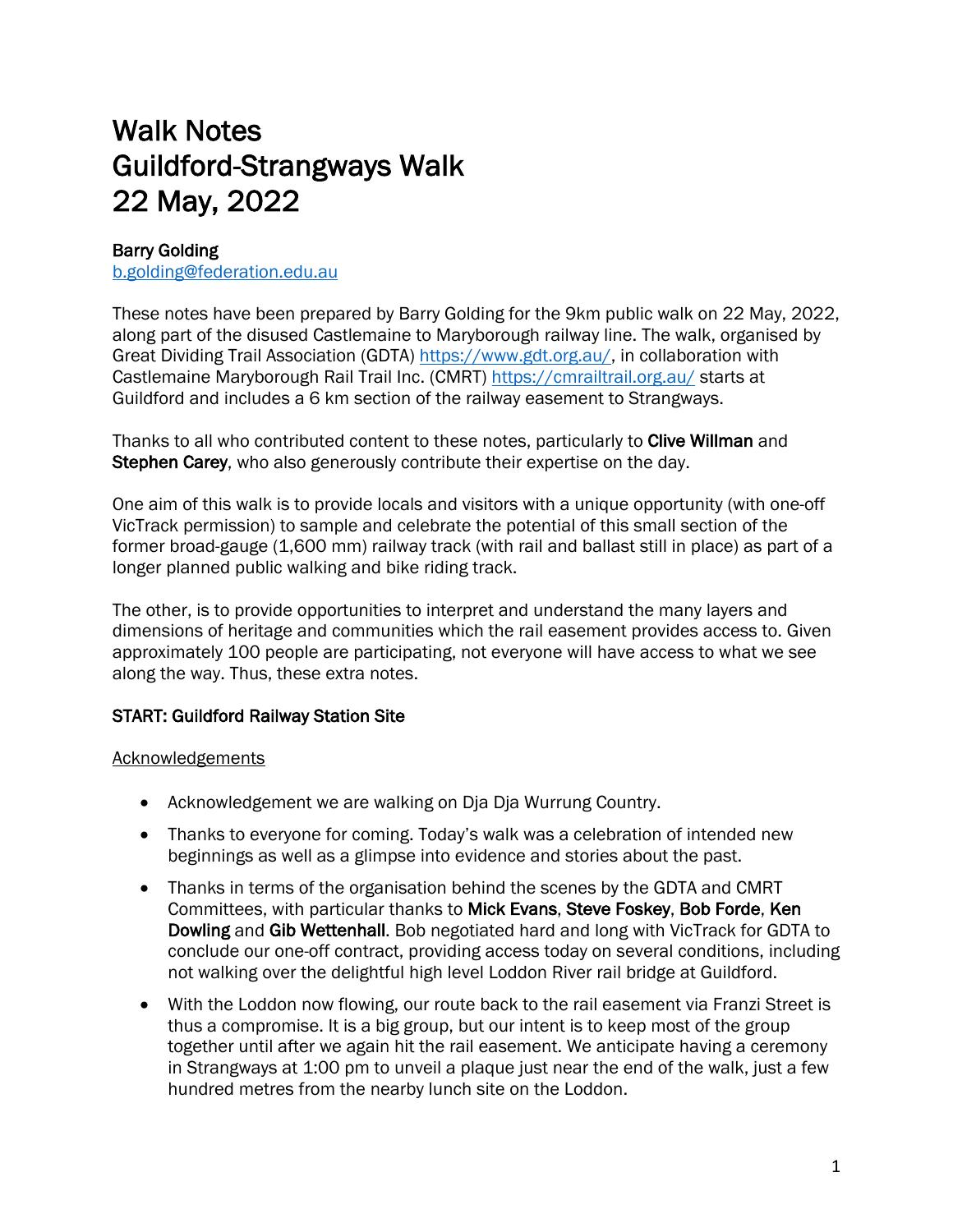- Non-GDTA members should already have paid \$5 in cash as 'visitors' to cover the walker insurance insisted on by VicTrack. We encourage visitors to consider joining GDTA if they want to walk with us again and to support CMRT too. See information below about GDTA membership options and about the rest of GDTA's monthly walks in 2022.
- We are joined today by Ray Pattle, a Guildford local historian. If you want to dig more into Guildford history which we can only briefly touch on today, chat to Ray, co-author with Ken James and Max Kay of "A History of Guildford". Their 492-page book won the *best self-published book* at the 2016 Victorian Community History Awards.
- We'll have four main interpretive stops in the vicinity of Guildford, with some others on the rail easement and one at the end.
- A few reminders: a community bus and 10 cars are at the end of the walk to get people back to the start with a first-priority to drivers. We encourage you to join the BYO picnic lunch at the end accompanied by an unveiling of a plaque commemorating today's walk and a shared commitment to make this rail easement a new highway for walkers and bike riders. This is planned for 1pm.

#### Interpretation at the Guildford Station site

- The Loddon River and Campbells Creek which meet in Guildford and the surrounding volcanic grasslands were of strategic importance to Dja Dja Wurrung people for millennia, providing similarly easy access from 1837 to invading explorers including Aitken and Learmonth, and overlanding squatters from 1838 including John Hepburn. From the 1850s the gold in the rivers and creeks was mined, then the goldbearing river gravels under the basalt. In some places the Loddon Valley below where we walk today was extensively dredged as recently as the 1950s. The same river valley has since become an easy route for today's highways & railways and now for the planned Castlemaine-Maryborough Rail Trail.
- This area reeks of a perplexing and rarely discussed history. These large, rounded quartz pebbles from the nearby railway cutting last rolled around in ancient streams several million years ago. Barry found this Chinese pottery shard amongst the former station debris just this week: unsurprisingly, as around 6,000 Chinese miners were once camped in the valley below us. Only one train ever passed over the new railway bridge spanning the main road.
- Where we are standing next to the former Guildford Railway Station Platform, we can see two horizontal tunnels, called "adits" driven into the ancient bedrock beneath the basalt. These tunnels provided convenient access to solid ground (and often incredibly rich gold) directly beneath the relatively unstable river gravels. These gravels up to 50m thick were sealed off by subsequent basalt flows which today form the top of the Guilford Plateau. Our first stop after this is at the Guildford Lookout on the top of a remnant part of the original plateau. It's a reasonably steep climb up and down the gravel road to the lookout. Anyone who decides not to walk it might drive up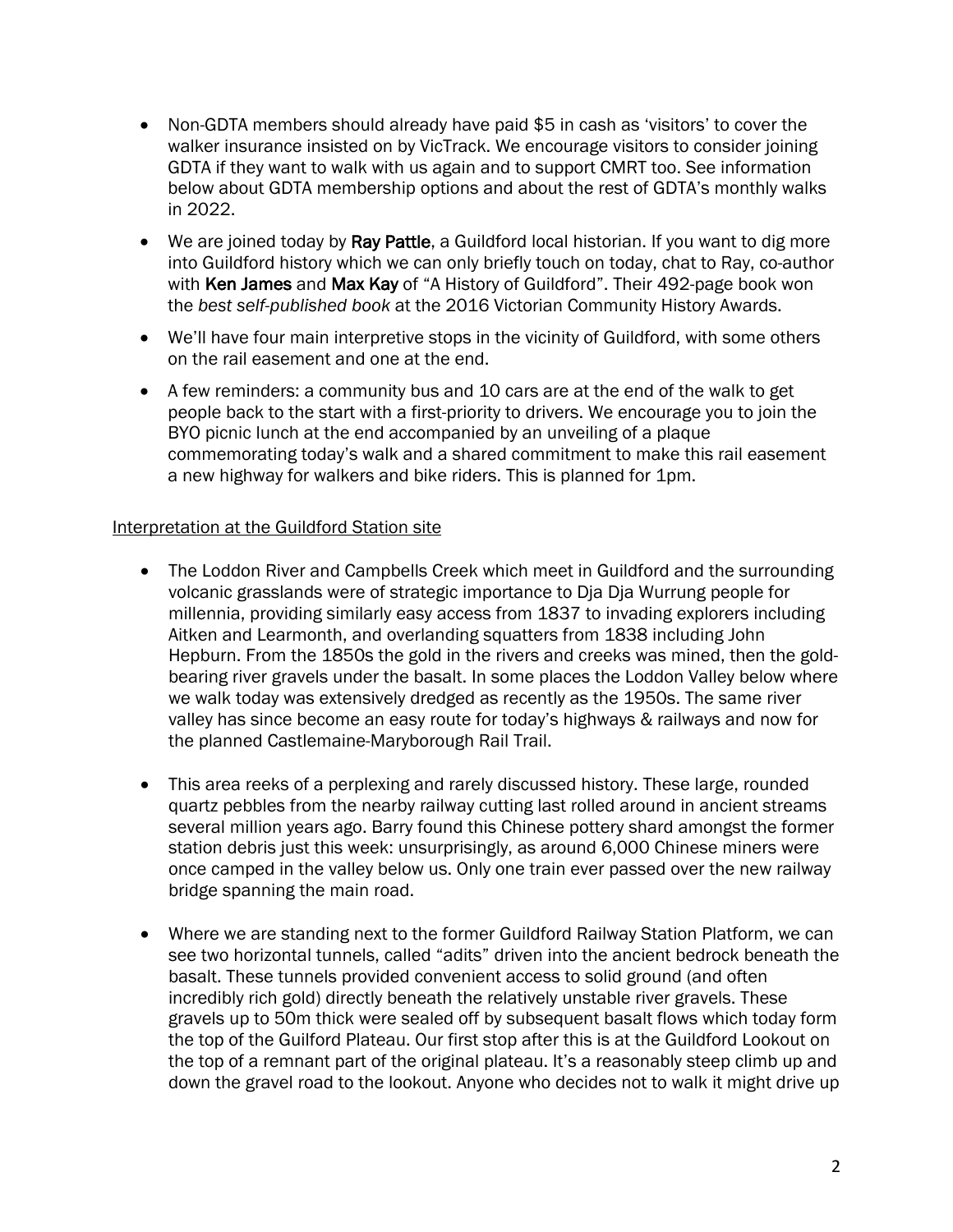before we get there, wait at the bottom or even have a cuppa at the Guildford General Store.

- The Castlemaine-Maryborough Railway Line, formerly known as the Moolort Railway Line is a cross-country line connecting Maryborough and Castlemaine across the Moolort Plains west of Newstead. The last passenger rail service operated between Castlemaine and Maryborough on 31 July 1977. Ballast trains used to run from Moolort to Maryborough, but on 17 Dec 2004, the line from Moolort to Maldon Junction at Winters Flat was closed. Some level crossings have been asphalted over, however the rails are in effect still beneath. The line passes south from Castlemaine through Campbells Creek, Yapeen, and Guildford before trending west through Newstead, Moolort, and Carisbrook before joining the Mildura line at Maryborough.
- Castlemaine Maryborough Rail Trail Association (CMRT) was founded in 2021 to transform the disused 55 km Castlemaine to Maryborough rail corridor into a worldclass recreational trail, that can be used by cyclists, walkers and horse riders of all ages and abilities. CMRT want to connect communities, defend safe travel, encourage prosperity, look after the bush and tell amazing stories of places and people. CMRT uses grassroots action to inspire communities and spur governments to lead the charge to establish a new trail in Central Victoria. Its community outreach aims to rally people of all ages and backgrounds behind the idea of a trail. To build a trail, they need to build a movement. Mount Alexander Shire Council and Central Goldfields Shire Council are supporting CMRT in their application for a grant via Regional Development Victoria to finance a comprehensive feasibility study and business case to investigate the opportunities that a community recreation trail between Maryborough and Castlemaine would provide.
- Please help CMRT https://cmrailtrail.org.au/ in whatever way you can 'down the track'.

## Stop #1: The Guildford Plateau from the Lookout

- The stone platform provides excellent vistas of the area, with a fingerboard identifying the main towns and visible peaks. The monument was erected in 1988 as Bicentennial Project via the then Shire of Newstead. It is also a memorial to respected local Guildford resident Alfred Passalaqua, who died in 1964 and whose forebears came to Newstead from Italy in 1851.
- The brass fingerboard was added in 2005, with distances to four of the 22 (theoretically) visible peaks: 21 km NW to Tarrengower & 25 km NE to Mount Alexander (Leanganoook), 11 km south to Mount Franklin (Larni Barramul) and 20 km SW to Kooroocheang. The PeakFinder app (highly recommended for \$8) suggests on an ideal day with no trees, Mount Buangor (987 m) would be visible to the west. Directions to the main towns and cities are also indicated. At this point we are just 10 km from Castlemaine, 50 km from Bendigo, 65 km from Ballarat and 105 km to Melbourne.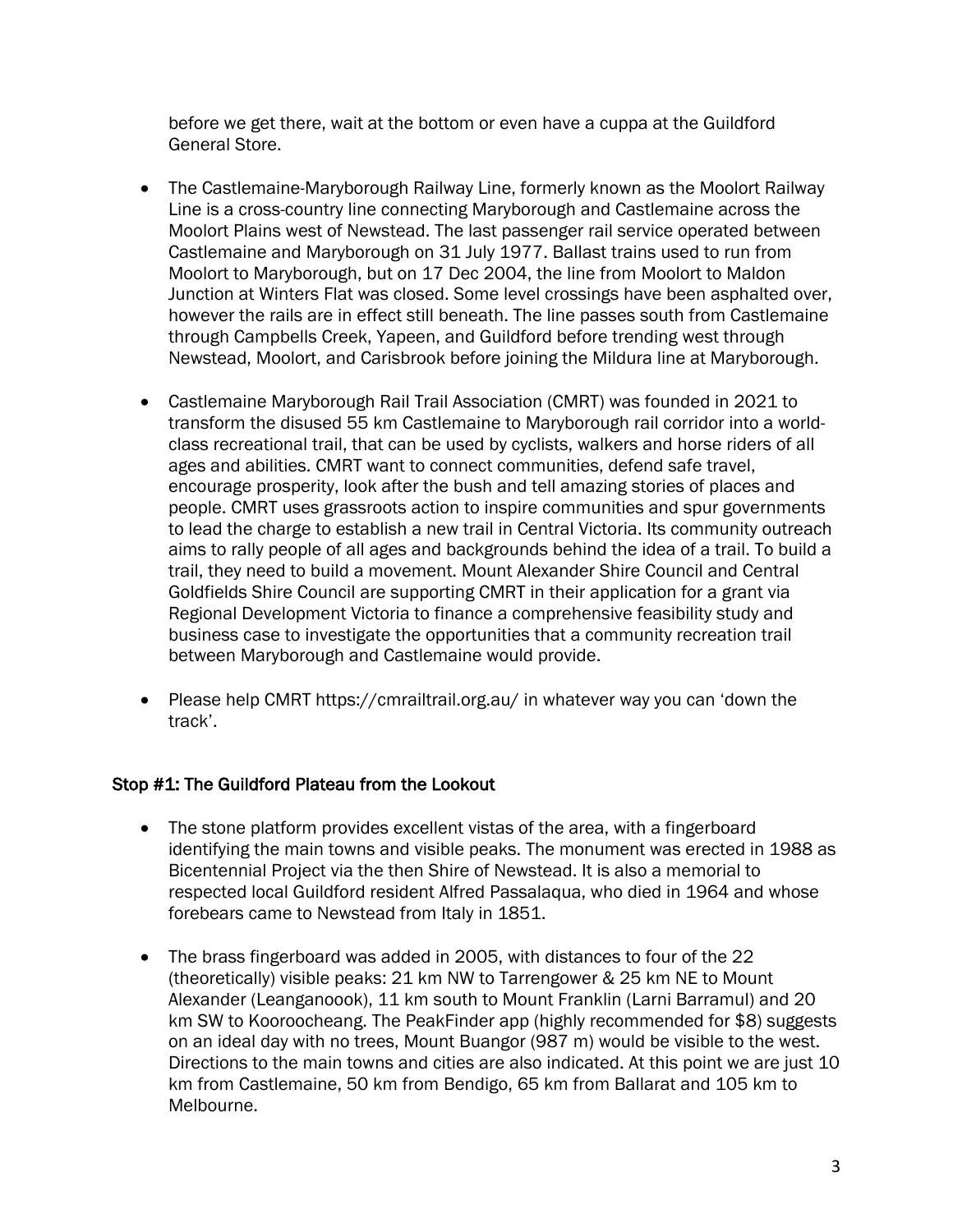Guildford Plateau: An 'upside-down' Landscape (credit, Clive Willman)

• We don't often see mesa-like hills in Victoria but the Guildford Plateau is a wonderful example. The story starts around 40 million years ago when the ancient Loddon River carved its way from the Glenlyon headwaters. This was a vigorous stream formed in a high-rainfall period. We know from pollen and spores in lignite found beneath the basalt cap that the deep valley was full of rainforest species such as Southern beech (Nothofagus genus), ferns and maybe the odd freshwater crocodile. Over time the Loddon Valley filled with clay, sand, gravel and gold, forming a stream bed up to 50 m thick. But in one catastrophic event, within the last 4.5 million years, the Glenlyon volcanoes sent a rush of lava northwards. Lava spread like honey seeking any valley it could find instantly burying the ancient gravels and their contained gold.



- Since then, erosion has lowered the entire surrounding landscape, but not the hard basalt. The basalt was eroded away in some places but mostly it was left high and dry as a series of isolated mesas, like the beautiful Guildford Plateau.
- Guildford marks the edge of the volcanic country and its lava flows. North of here, gold could be found easily, but south and west of here, the old alluvial valleys were covered by the lava flows, and mining generally had to follow 'deep leads' below the basalt. Valleys like this one, where rivers had already done some of the work, still promised easily won alluvial gold. In front of you at the base of the escarpment, at the junction of the Loddon River and Campbells Creek is a wide river flat which was once the site of one of the largest Chinese townships on an Australian goldfield.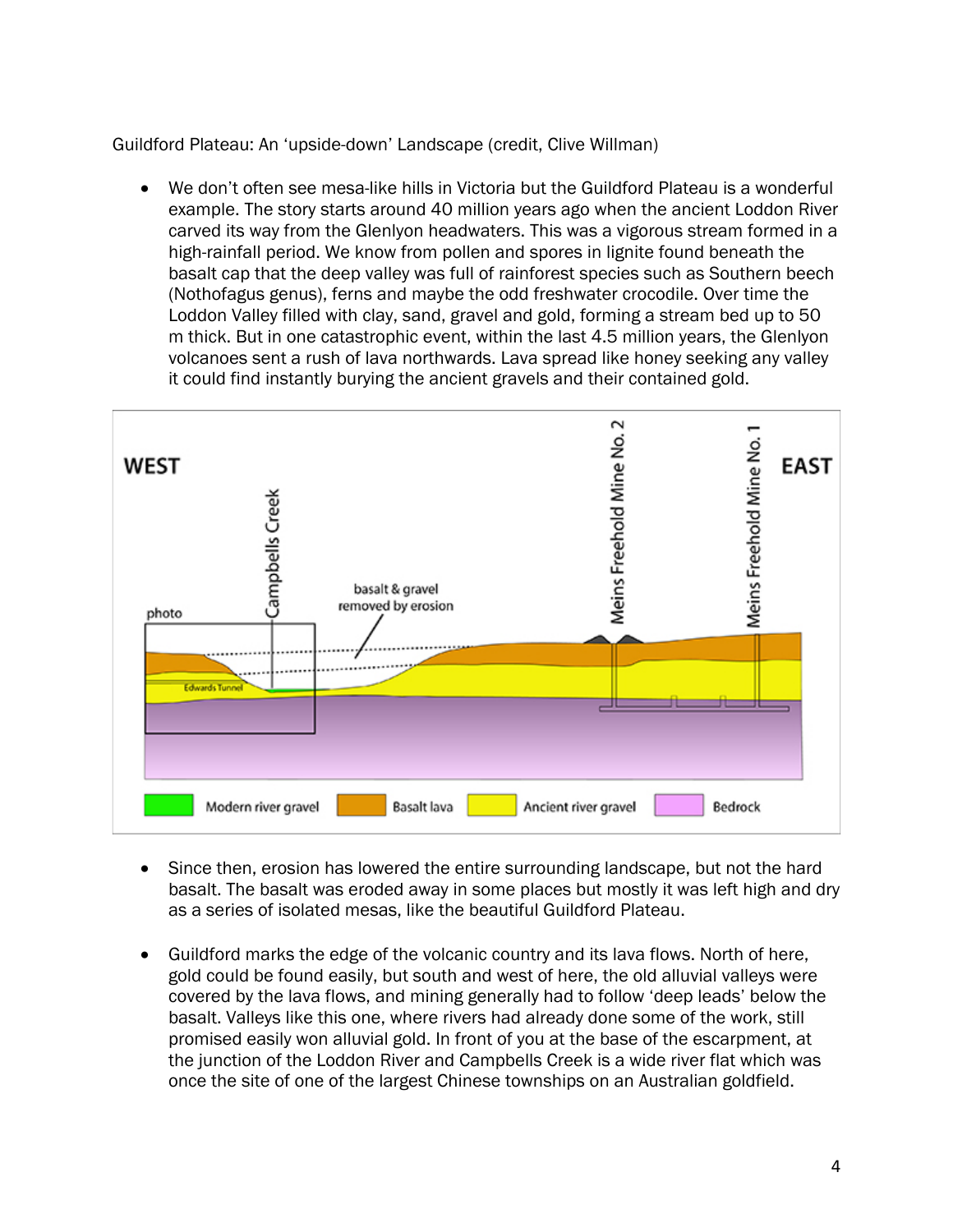• Many plant and animal species up here on the volcanic plains were well adapted and enhanced by regular burning by Dja Dja Wurrung peoples, and very few have survived. One of the hardy exceptions, which most people don't recognise, is the Tree Violet, Melicytus dentatus. There are quite a few ancient Tree Violets on the fence line north of the access road not far from the viewing platform. Some individual plants like this one are likely to over 150 years old. We will see them today from a distance, surviving amongst rocky outcrops on the edge of the Guildford Plateau, hanging on along fence lines or doggedly avoiding sheep grazing in open paddocks for over a century, because its leaves grow behind very sharp thorns, giving it the perfect in-built tree guard.

# Stop #2: The Loddon River & the Guildford Township

- The Loddon River is the second longest river in Victoria (392km) after the Goulburn (the Murray is technically in NSW). It drains 15,000 square km.
- It rises in the high rainfall country on the Great Divide around Lyonville and enters the Murray River north of Kerang flowing eventually into the sea near Goolwa in South Australia. Townships on the Loddon upstream include Guildford, Glenluce and Vaughan Springs. Downstream townships include Strangways (where our walk ends), Newstead, Baringhup and Bridgewater before entering the Murray River north of Kerang.
- Downstream of Newstead in deep pools, huge Murray Cod and Macquarie Perch were once abundant. Tree clearing, agriculture, mining sludge and damming by Cairn Curran and Laanecoorie reservoirs and several weirs downstream all but wiped them out, but they have been reintroduced at some sites.
- There are very rich gold bearing river gravels under the basalt, deposited by the ancient Campbells Creek and the Loddon River. By 1860, around 6,000 Chinese diggers occupied ground on Taylor's Paddock at the river junction. Adjacent to their mine workings, the Chinese formed 'quite a township' which included, among other things, two circuses. Sluicing and dredging operations during the twentieth century removed all trace of Chinese occupation. By 1861 the Mining Surveyors monthly report observed that the Chinese had '… regularly formed streets (although very dirty and very narrow), and excellent buildings of paling and weatherboard, consisting, in many instances, of two stories. These buildings are tastefully decorated both inside and out …. The largest erections area used as cook-shops, eating houses, gambling and opium saloons … If the amount of noise and confusion is any criterion, I should imagine the Chinese in this locality are doing remarkably well'.

## Brief post-contact history of Guildford

• By the 1840s huge pastoral runs had been established. From 1851 gold miners from all over the world, including many Chinese, flocked to the area during the rush at the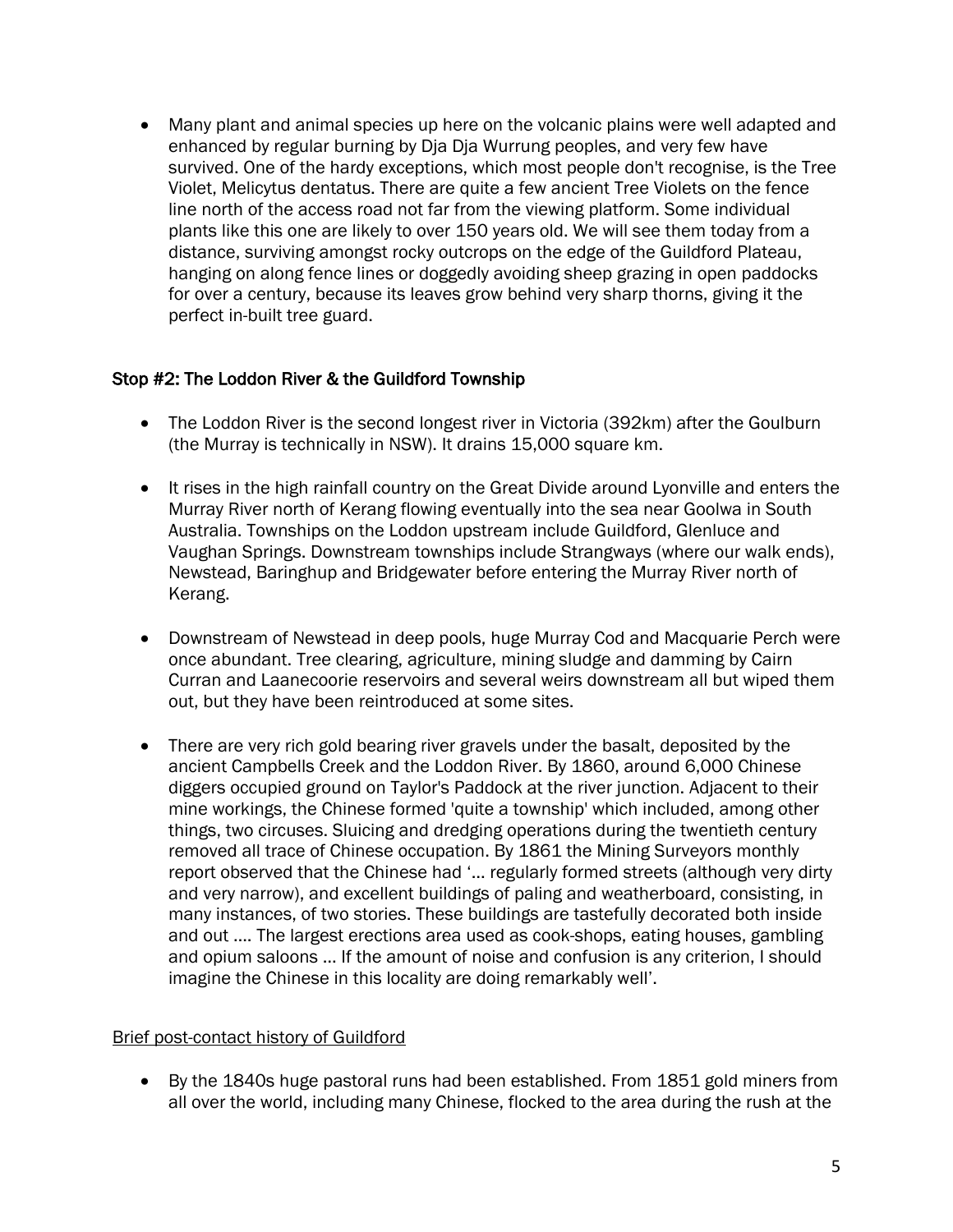Mount Alexander goldfields. Anti-Chinese hostility, combined with discriminatory taxation against Chinese miners, saw the Chinese population dwindle and eventually most had departed by the end of the gold rush.

- The first hotel in Guildford opened in 1854 but was destroyed by fire in 1857. The current Delmenico's Guildford Family Hotel dates back to this era. Other former hotels included the Farmers Arms and the Commercial Hotel (1865) which now serves as the general store. A school was built and a Post Office opened in 1860, followed by the Anglican Church in 1861.The Catholic Church and the Wesleyan Chapel are now both private properties. In 1919 an Avenue of Honour was planted along the main road using London Plane trees, to commemorate locals who fought in World War I.
- Guildford was described in the Australian handbook, 1903 as below:

GUILDFORD  $(37^{\circ}$  15' S. lat., 144° 15' E. long.), a corporate town and riding, in the county of Talbot, and electoraland police district of Castlemaine in Mount Alexandershire. with post and money-order office, savings bank, and telegraph office, on the south bank of the river Loddon, 84<sup>1</sup> miles NW. by N. of Melbourne. It is a railway station on the Melbourne and Maryborough line; fares, 15s. 4d. and 10s. 3d. Hotels: Family. Commercial, and Farmer's Arms. Coaches run daily to Yandoit, Franklinford, and Daylesford. The district is an agricultural, pastoral, and a mining one; the soil is very fertile. Dredging<br>plant at work. There is a State school (No. 264), Church of England, Roman Catholic, Presbyterian, and Bible Christian places of worship, soap factory, Oddfellows' lodge, and two Water from wells and Loddon. Mount Franklin, stores. extinct volcano, 7 miles south. Formation: basaltic. The population of the town is 180, that of the district about 400.

• The Swiss-Italian connection and the Ron Barassi memorial: Ron Barassi, well known Melbourne footballer was born in Castlemaine in 1936 and spent his formative years in Guildford. He is a descendant of the Swiss Italian settlers in the area in the 1870s. The bronze bust opposite the Guildford General Store (which began as a pub in the 1860s) was donated by the Vingt Cinq Club (a Melbourne-based sporting Club) as a tribute to one of their long standing members commemorating Ron's 80th birthday, 27 Feb 2016.

#### Stop #3: The 'Big Tree' at Guildford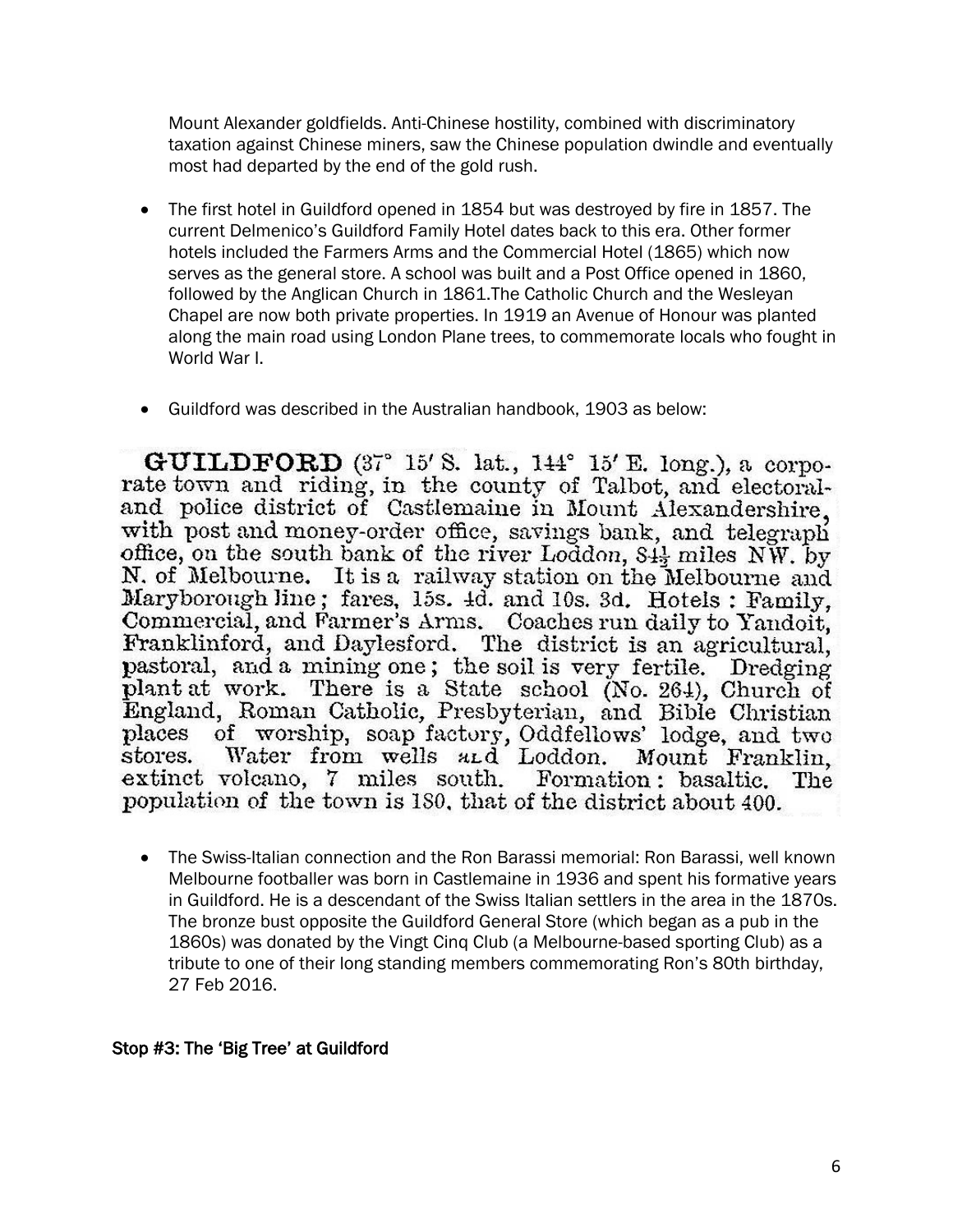- 'The Big Tree': one of the largest Red Gums (Eucalyptus camaldulensis) in Victoria (height 32 m; basal diameter 3 m, age at least 500 years). It has a large branch graft on its northern side. John Hepburn likely camped nearby on his way to 'take up' his run around Kooroocheang in April 1838. The brass plaque records Burke and Wills and party camping here in 1860 on their ill-fated northern expedition.
- It is listed as a tree of State significance on the National Trust's Register of Significant Trees of Victoria for its "outstanding size, curious fusion of branches, as an outstanding example of the species and as an important landmark". The National Trust regards its conservation as vital to the local community and the State as a whole.
- Due to its great age, numerous hollows have formed within the tree, providing habitat for many creatures. This tree is an ecosystem which sustains a wide range of bird and animal life including magpies, rosellas, lorikeets, parrots, kookaburras, wood ducks, boobook owls, honey eaters, numerous species of insects, native bees and possums.
- Already an ancient giant when the first white invaders arrived in the late 1830s, the Big Tree has played an important part in the cultural and social life of the Guildford community. This tree survives as an important symbol and a link between the community and its traditional owners, the Dja Dja Wurrung Aboriginal Nation.

## Stop #4: The Franzi Street Railway Cutting in the Ordovician bedrock

- Most railways including this one necessitate a gentle gradient, ideally of less than one in 400 with relatively wide curves. In a cutting east of where Franzi Street hits the railway easement, look out for a 'rail lubricator,' used to reduce rail wear on curves by delivering a metered quantity of lubricant from a reservoir to a location on the gauge face of the rail head where it was picked up by wheel flanges of passing vehicles.
- As a result of the need for gentle gradient and wide curves, cuttings are sometimes necessary which excite geologists by providing excellent samples of the rocks and geological history along the way. Much of this particular rail easement nearly eastwest all the way to Strangways, cutting into and neatly across the axis of the northsouth folded Ordovician (444-485 million year-old) shales and sandstones which comprise the bedrock of much of the Victorian goldfields.
- Geologists Clive Willman and Steve Carey will stand at the cutting and explain what we are seeing. In summary, there is a series of folds including an anticline (top of a folds) and a syncline (bottom of a folds). In places we can see quartz injected into the complex network of cracks. In some places the discrete bands of siltstone and sandstone show evidence of disturbances which happened on the sea floor 460 million years ago In some places, the originally flat 'bedding planes' on the sea floor are obscured by almost vertical 'cleavage planes' created as part of the folding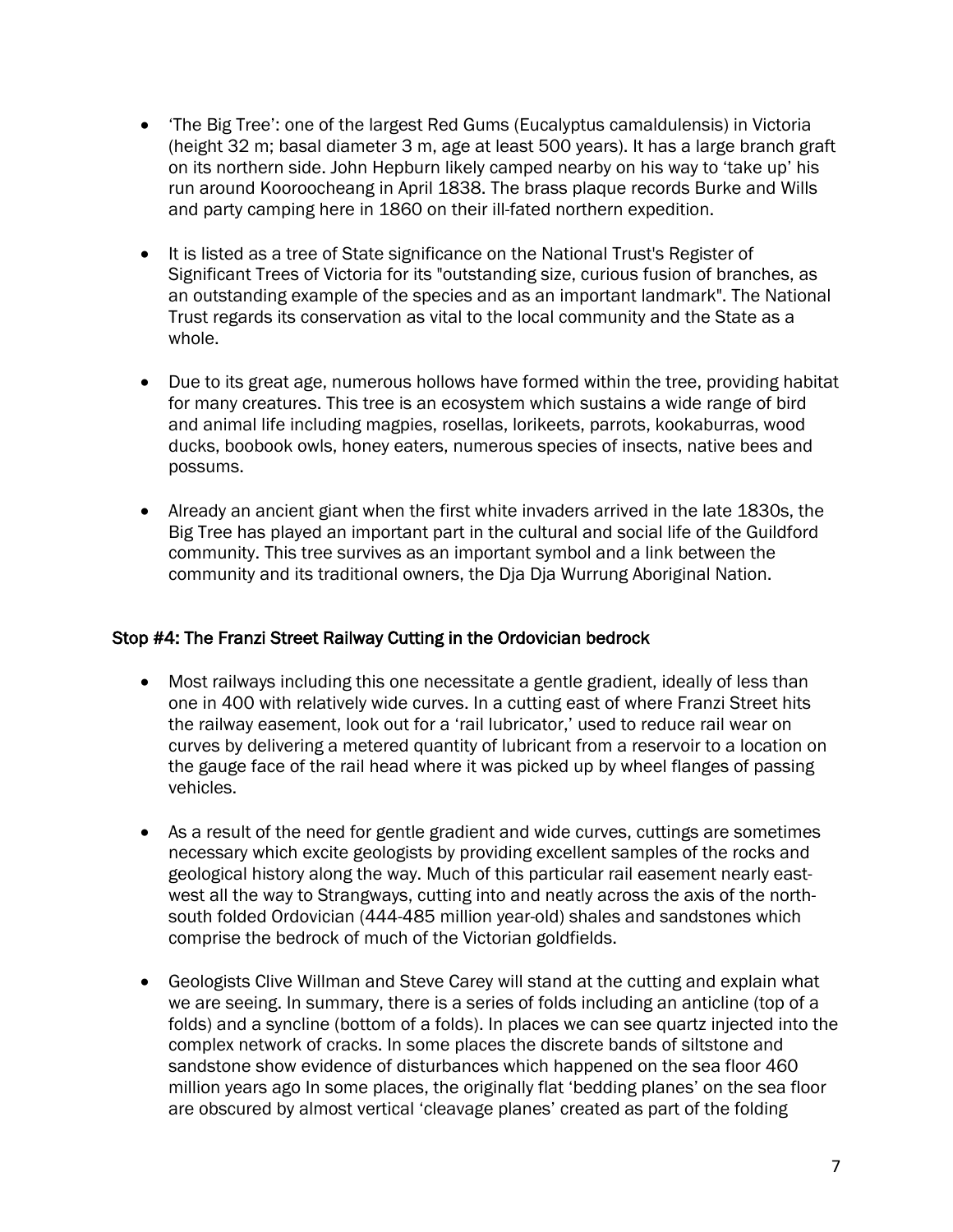process. In other places the complex, random patterns are caused by the weathering of iron.

- The reason these folds are basically north south is because these ancient sediments were squeezed at depth over millions of years by east west pressure. In the process of being folded, fracture and faults developed and became pathways for the passage of aqueous fluids. It was from these fluids that quartz and its associated gold were precipitated.
- The gold was rich enough in places to be mined deep underground in the bedrock. In other places, millions of years of erosion of the bedrock and quartz veins resulted in gold being concentrated close to the surface in ancient and modern river gravels. If covered by basalt, these ancient gravels were effectively 'locked away', though in some places they were eroded out by modern rivers including along the Loddon.
- The fine mudstone layers in the bedrock of the broader Castlemaine area contain fossils of former colonial marine organisms known as graptolites. Graptolites are very useful for determining the age of the bedrock layers. Their diverse forms, their rapid evolution over during and after the Ordovician, and their ability to float across ancient seas allows particular assemblages of graptolites to be accurately dated and compared with the same species that are found all over the world. It is thus possible to date discrete layers of rock to unravel the complex fold and fault structures in the bedrock across Victoria. Some of these layers have been named after local places: thus the Yapeenian, the Castlemainian, Bendigonian, Chewtonian and Lancefieldian graptolite assemblages. Clive Willman's careful mapping of the geology of the Castlemaine area confirmed that despite the complexity of the folds, it is also possible to map discrete beds of silt and sandstone over many kilometres.
- Beyond this point on Franzi Street, the railway track and our walk basically heads west, following the contours along the south side of the Loddon River and river valley. The edge of the Guildford Plateau is to our north, and at times along the way, we cut though the same tightly folded Ordovician bedrock.
- We welcome you to walk at your own pace beyond here. However our intention is to have the BYO lunch together on the Loddon River at the end of the walk, where we'll also have our last interpretive chat and at approx. 1pm also unveil a plaque commemorative of today's first of (hopefully) many walks. So there's no rush and lots to else see and talk about with others along the way …

#### Stop #5: The Deep Lead Mines tapping into the sub-basaltic gravels

• The course of gold bearing river gravels under the basalt cap north of here were identified during the late 1800s by exploratory shafts and tunnels and later by extensive drilling. These gravels were accessed and mined in two main ways. One was by means of shafts driven down through the basalt and using extensive horizontal 'drives' to mine out the gravels.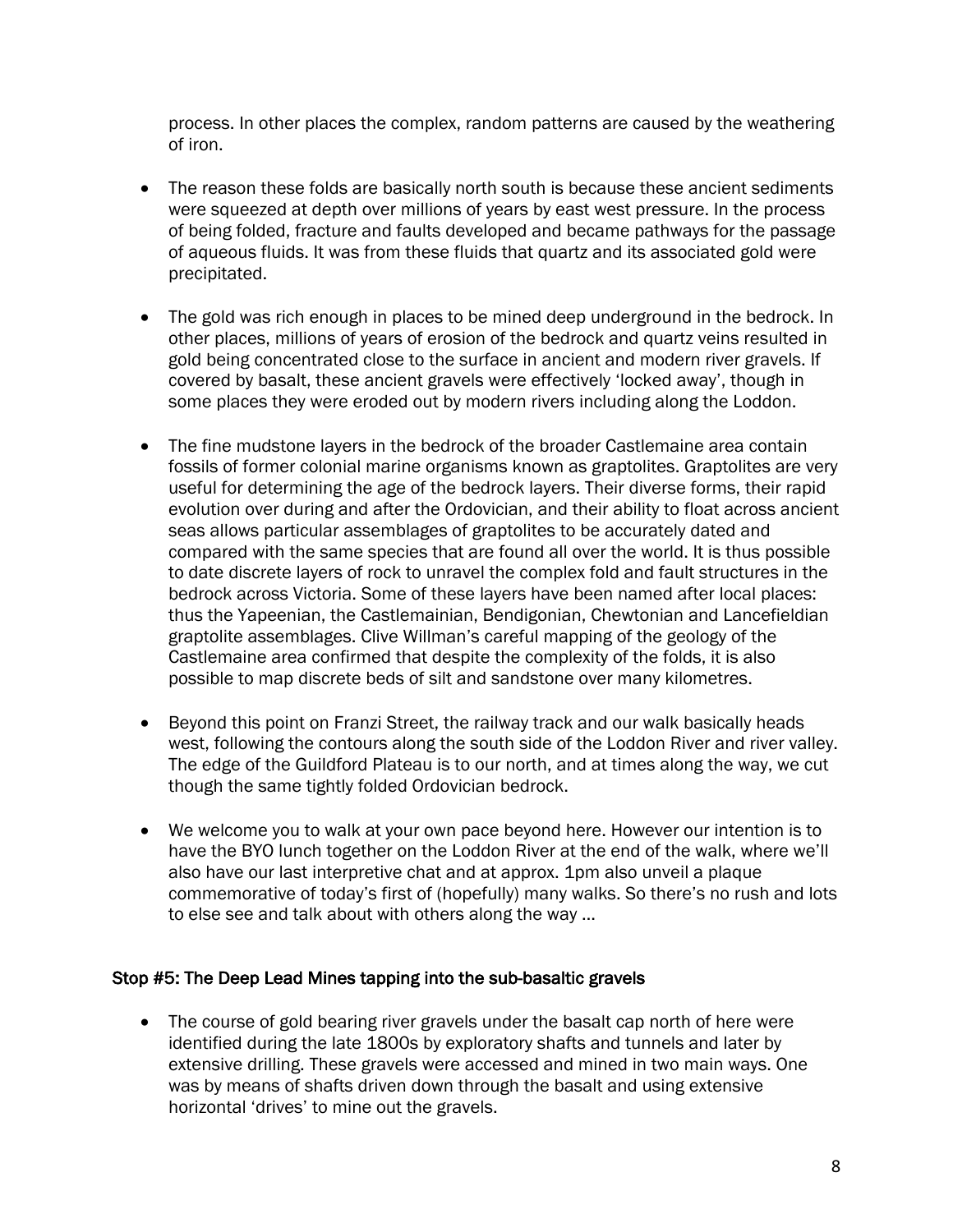- The other way, common here on the edges of the Guildford Plateau was by means of adits driven horizontally into the side of a valley underneath the gravels. In many cases, extensive timbering, de-watering and removal of the gold were necessary. All of this required huge amounts of timber to feed the boilers or to line the tunnels and shafts. It led by 1900 not only to the almost complete removal of local forests and woodlands, but also to enormous volumes of sludge. The sediments under the broad Loddon River valley to Newstead and beyond had accumulated enough gold allow for profitable mining using huge bucket wheel dredges which typically floated in their own pool. This mining phase involving dredging occurred mainly in the early 20<sup>th</sup> century. Dozens of dredges 'chomped' their way along the largest streams such as Larni Barramul Yaluk (formerly Jim Crow Creek), Campbells Creek and the Loddon River.
- The downstream mess created by all this mining led to the Victorian Sludge Abatement Board, an early predecessor of the current Environment Protection Authority. The almost total loss of local forests led by 1900 also led to the creation of Forestry Commissions and the training of foresters in Creswick. See 2019 book, Sludge: Disaster on the Victorian Goldfields by Peter Davies & Susan Lawrence.

## Stop #6: Remnant vegetation

Railway easements like this with remnant vegetation which have fenced out stock for over 150 years have become important linear reserves in many places, with the potential to preserve species and ecosystems otherwise lost by clearing and agriculture and provide links between other public reserves. The railway easement generally cuts across and preserves a wide range of remnant local eucalypt, shrub, grass and wildflower species. It will be important to enhance this easement by future replanting of local species and via weed, vermin and fire management.

#### Stop #7: The Loddon Valley at Strangways

• At this point we are on the fertile Loddon River flats, a former, important Aboriginal highway. We are also just south of the former Strangways railway yards. To the south up the 'Jim Crow Creek' is a small amount of fertile volcanic soil that later became the centre of the former Loddon Aboriginal Protectorate at Franklinford from mid-1841. The current main road between Newstead and Franklinford south-east of here follows narrow tongues of volcanic grasslands straddled by forested sandstone country. These grassy tablelands would have been Aboriginal highways leading through the Great Divide and much of the way to Ballan. The Loddon River flats downstream at Newstead are on the main Aboriginal highway that Thomas Mitchell followed in October 1836 and which was later referred to as 'Mitchell's Line'. It became the Gold Escort route to Adelaide during the 1850s.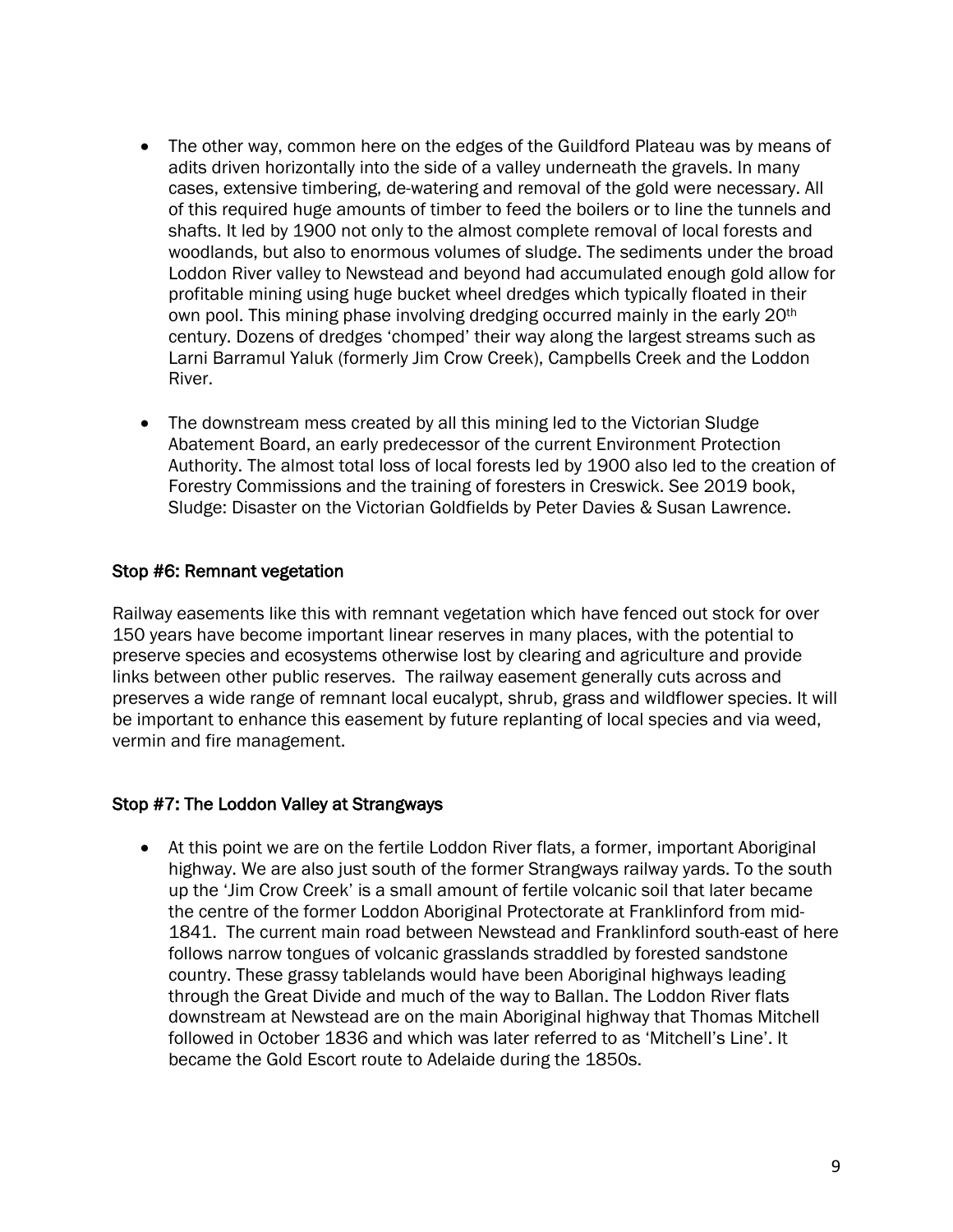- During 1837 several pastoralists used this river highway along the Loddon to explore for new country to invade beyond already 'taken up areas'. One group including Aitken (at Mount Aitken, after whom Mount Aitken was named) swung up past Mount Macedon (Terawait) and Mount Alexander (Leanganook), along the Loddon and back to Corio via Ercildoune. Another group including Thomas Learmonth explored north from Buninyong, via Dowling Forest along the Loddon and back to Melbourne via Kyneton.
- Near where we are standing was home station of the Bough Yards pastoral run once managed by Alex Kennedy (1801-1877) which stretched south of the Loddon to the east well beyond Guildford. To the north of the Loddon was the Strathloddon pastoral run commenced in 1840 by his relation, William Campbell (1810-1896) after whom Campbells Creek is named. Campbell became one of Australia's richest pastoralists, with interests in at least 18 pastoral runs nationally.
- In the alluvial gold-mining era Strangways had several hotels, a school, store and Martin's blacksmith's forge. A large hall at the former Strangways Hotel was the venue for balls during the Newstead Show and the Oddfellows' anniversaries. The surviving No. 1538 Strangways pink-red brick school building 1.5 km north via School Road (opened 1875) which closed in 1964 was somewhat larger than contemporaneous country schools in the area. The Strangways township and district including Guildford were administered by the Shire of Newstead from 1865 until amalgamation into the Mount Alexander Shire in 1995.
- The huge quartz boulder on the road easement to the Loddon River near where today's commemorative post and plaque has been erected was taken out of the goldbearing gravels on the edge of the Guildford plateau by Don Hepburn (who still lives opposite). It is an indication of how much bigger the streams were that buried by the basalt several million years ago. Imagine what huge, ancient river eroded and moved this boulder along the stream.
- The area near the former Strangways railway yards became important in the early 1841 as Edward Parker looked the area as a Plan B as the original site at Neereman (on the Loddon north of Baringhup, which GDTA visits on the Sunday 3 July 2022 walk) proved unsuitable. Lyon Campbell and other local squatters strongly objected. The objection was mainly because this area was already taken up by stations and was too close to what had become the main 'overlanding' highway on Mitchell's Line between Sydney and Portland.
- There was a revival of gold dredging and hydraulic sluicing along Larni barramul yaluk and the Loddon River during the 1930s into the 1950s. Mining ceased in part because the mining sludge would have impacted on the Cairn Curran reservoir, constructed above Baringhup between 1947 and 1956.

#### Lunch Stop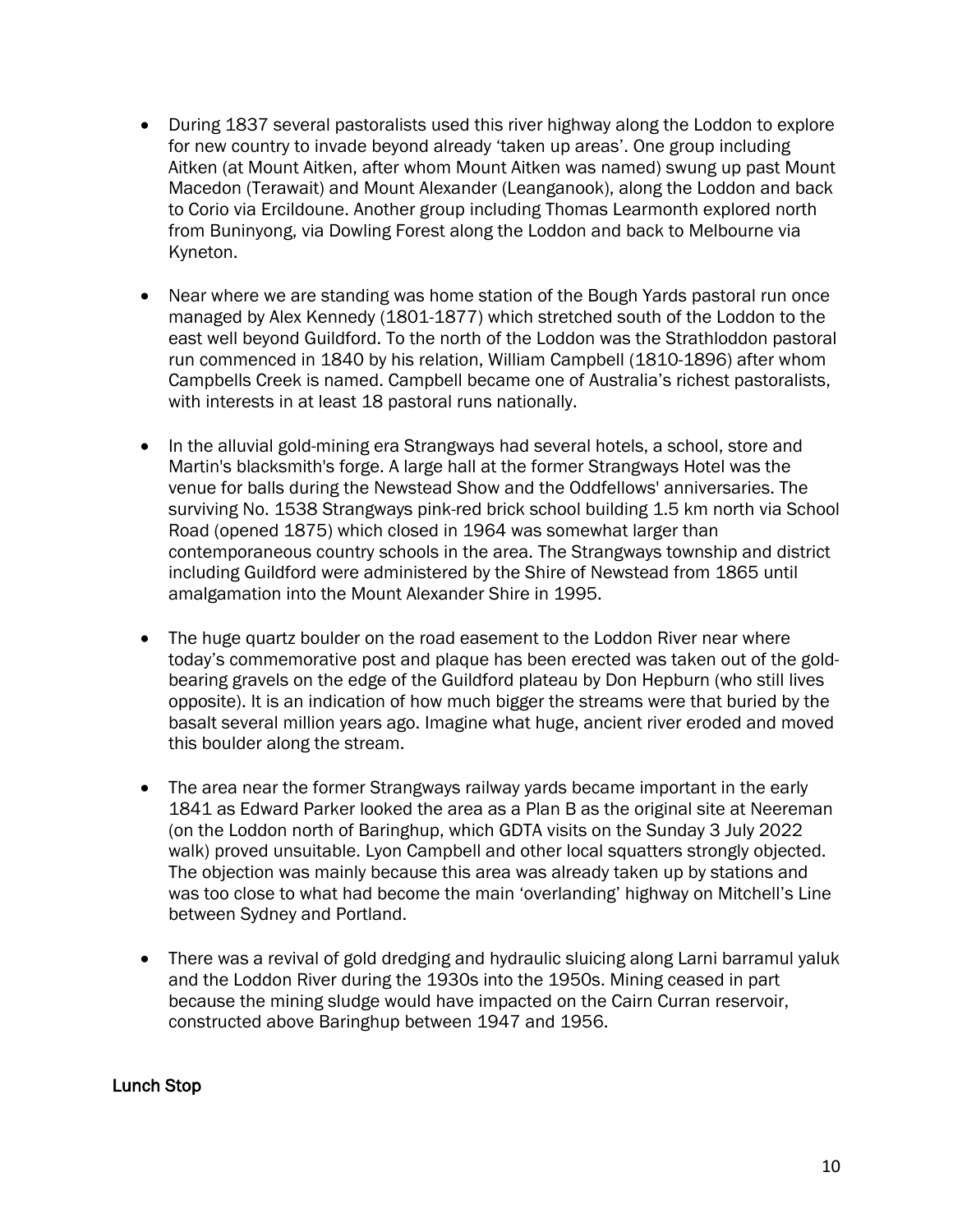• The recommended BYO lunch stop is down the end of the fenced off lane to the Loddon River, on a grassy rise above the gravel banks approx. 100 m to the right across a mostly dry creek bed. This is a delightful and accessible picnic spot any time, particularly in summer if the Loddon is flowing, for safe shallow water swimming and gold panning. The fenced off lane is leased by the local famers, but public access is permitted via this laneway to the river verge (but shut the gate).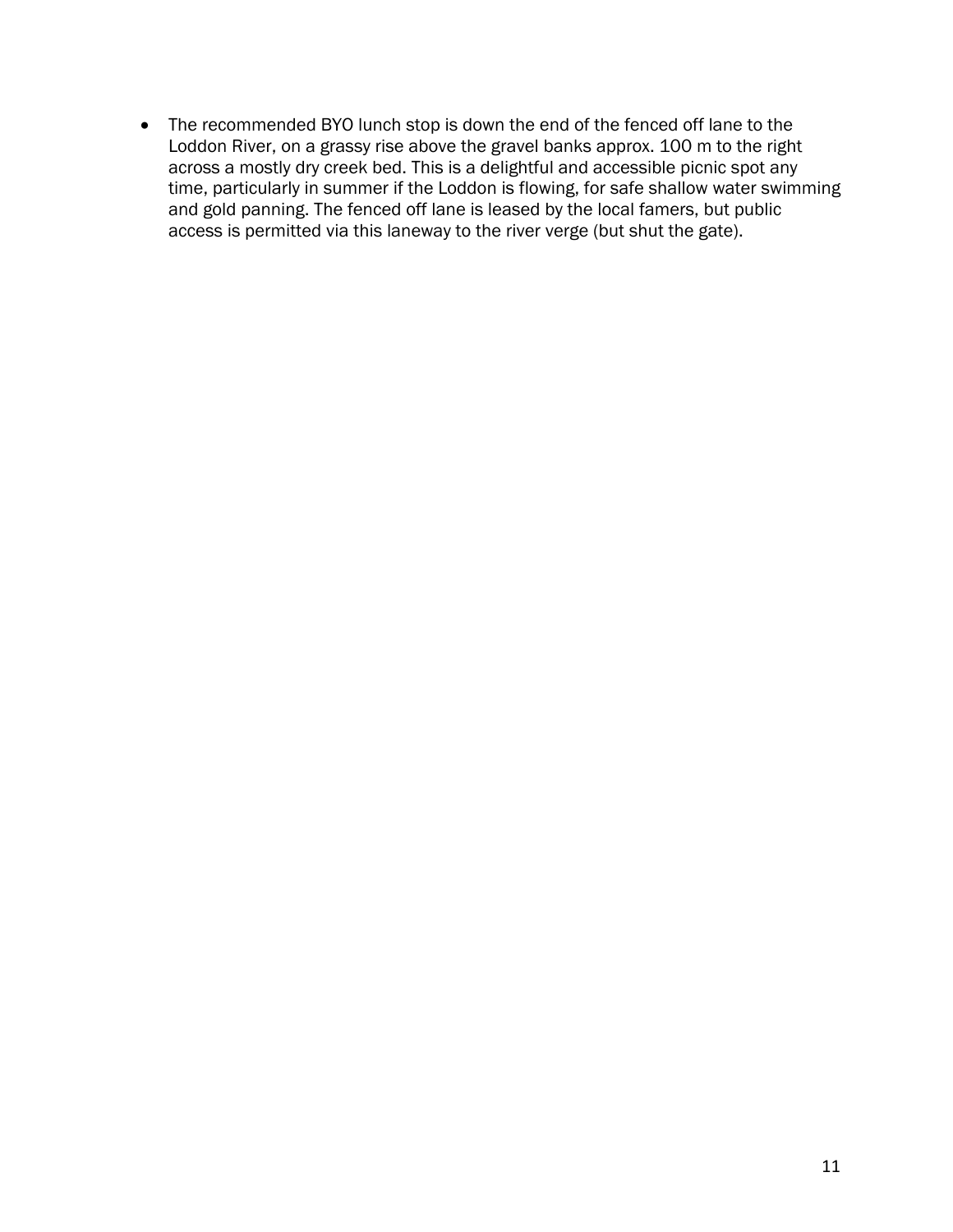# About the Great Dividing Trail

Over 300 km in length, the Great Dividing Trail Network (GDTN) has from its outset been communityplanned and developed from the bottom up, first by a group of bushwalkers and now mountain bike riders and trail runners. At the heart of the goldfields region, the GDTN is the longest distance inland network of tracks in Victoria. Close to Melbourne, it links cities and towns that are closely spaced and it offers what many have described as a 'European' experience – walkers and cyclists are always close to history, cultural heritage, forests, cities and villages, accommodation, tourism services, cultural events and good food and wine. Users can 'step on and step off' the track at a number of places, completing short, day or overnight trips. The GDTN offers plenty of opportunities for mixing with local people and unexpected learning experiences.

#### Why join the GDTA?

None of this has happened without the support of people at ground level. By joining, you become part of a member-run, non-profit incorporated association, the Great Dividing Trail Association (GDTA). Annual individual membership from June 2022 is \$30: sign up at https://www.gdt.org.au/product-category/memberships

The GDTA initiated the network 30 years ago and continues to work with land managers and Goldfields Track Inc to promote and maintain both 'legs' of the network – the Lerderderg Track and the Goldfields Track. We are the advocates for the GDTN; the engine room that keeps the network in good shape and has produced the maps and guidebooks, which opens up its secrets and stories. By paying a small annual membership fee, you can become part of this.

The \$30 annual individual membership has added benefits. You will receive monthly alerts and updates to our guided Walks & Rides Program, where you can meet people who share a love of nature and heritage in all its forms and want to get off the beaten track. Our news and event bulletin, GDTA POST will let you know what we're doing and tell you about member-only events like our annual spring lunch after a Walk & Ride. You will receive advance notice about any new publications, such as our new Lerderderg Track map and the Central Victorian Highlands Walk and Ride Circuits guide.

You could join the GDTA Facebook page that reports on what's happening around the network and what members are up to. Members can become 'track warriors,' joining work crews that aid in the network's never-ending maintenance needs. We conduct regular patrols, reporting back on issues such as fallen trees; as well as carrying out supervised track maintenance, such as replacing damaged posts.